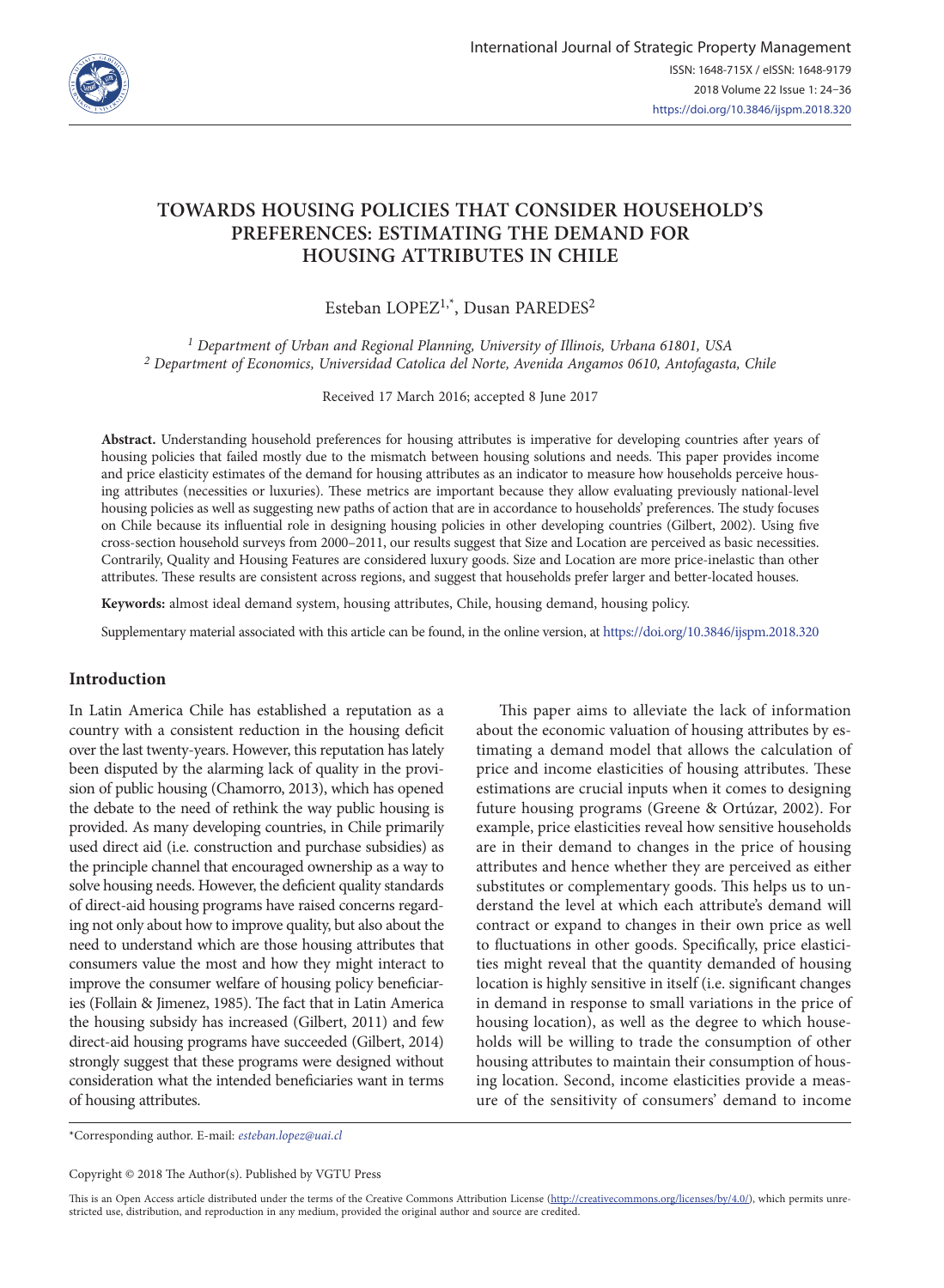changes, which allows the classification of housing attributes as needs or luxuries. This is a key measure in a country where the reduction of income inequality is a priority on the political agenda since those attributes (revealed as necessities) should be prioritized when designing subsidies as opposed to those revealed as luxuries. These two measures offer a clear picture of how consumers demand housing attributes, providing useful insights to align policy accordingly.

Additionally, we argue that Chile's particular geographic conditions require the use of a regional approach in the estimation of demand. Considering that Chile covers 4,270 km (2653mi) from north to south, it is expected that Chile's regional divisions also represent different geographic, climatic, and economic contexts each of those with a particular housing market. Chile has desert in the north, is mediterranean-like in the center and has rainforest and sub-polar forest in the mid-south and extreme southern regions. We suspect that these climatic and geographic differences are translated into consumer preferences for housing attributes that are spatially heterogeneous. For example, southern regions require a higher quality of walls and roofs in order to face hard winters, while northern regions' absolute lack of rain hardly requires anything similar. To test our hypothesis about the potential spatial heterogeneity, we include in the demand system socio-demographic and local amenity components that allow us to differentiate the elasticity by both consumer characteristics and local-regional preferences.

We estimate a two-step procedure using cross-section household data from 2000, 2003, 2006, 2009 and 2011 in order to identify the demand system for housing attributes in Chile. Following Garcia and Raya (2011), we group housing characteristics in four broad dimensions: Housing Size (number of bathrooms, bedrooms, size), Housing Quality (floor, wall and roof quality), Housing Features (water heater, washer, refrigerator, landline and computer) and Housing Location (approximated from other available variables). In the first step, we estimate a hedonic function using a log-linear model in which empirical issues such as the inclusion of household characteristics and the demand for housing features are addressed. The second step estimates an Almost Ideal Demand System for Housing Attributes (AIDS-HA hereafter) in order to calculate income and price elasticities. We incorporate a third stage in order to estimate confidence intervals for the calculated elasticities using bootstrapping so that we might evaluate regional differences.

Our results can be summarized in three main findings. First, Housing Size and Housing Location are considered normal goods or basic necessities as opposed to Housing Quality and Housing Features, which are classified as luxuries. Second, own-price elasticities suggest that Housing Size and Housing Location are more inelastic than Housing Quality and Housing Features. This implies that the consumption of these two goods would not decrease as much as it would for the other goods if prices change. Third, our estimations provide partially significant evidence to support spatial heterogeneity in the demand for housing, only partly accepting our hypothesis regarding their existence. In this paper we argue that these results are important evidence that should be considered by policy makers when evaluating current housing programs and when designing future public housing options.

The section that follows reviews how the context of Chile's current housing policy has evolved accordingly to the economic development of the country into one that focuses on the need for more profound and detailed information regarding consumer preferences. We argue that this results from the need to formulate housing policy that is in accordance with Chile's current economic growth levels as well as its OECD peers. We then discuss the theoretical approaches for the estimation of a demand system for housing attributes, pointing out the contribution of this paper to the current literature. Sections 3 and 4 present the economic model and the empirical methodology, respectively. Subsequently, the data is presented and the remaining sections explain the results followed by the main conclusions.

# **1. Housing policy in Chile**

As in most Latin American countries, Chile's housing policy has transitioned through different mechanisms designed regarding the country's different stages of economic development. According to Chamorro (2013) Chile has passed through three clearly differentiated phases of housing policy. The first phase began in 1905 and it was created with the intention of reducing sanitary and health problems associated with the illegal construction of housing in the peripheries of large cities. The project was entirely government funded and, the state created the Housing Council (Consejo Habitacional in Spanish), in order to provide housing services to the poorest population of the country. The main features of this policy were: 1) it was integrally provided and funded by the government and the consumer did not play any role in financing it, and 2) the policy inevitably pursued a high number of housing projects but with very low costs and quality standards due to the high expenditure pledged by the government. Neither characteristic took into consideration how housing characteristics are valued by consumers or the type that would improve their welfare level. Moreover, the existence of economics of scale implied that characterizing the demand for housing attributes was not a relevant factor for most of these projects since they were built using similar architectural designs and were erected in cities' peripheral areas with precarious access to amenities and transportation systems.

By 1965, the policy was highly criticized due to its poor performance in achieving its proposed goals. According to MINVU (2004) between 1906 and 1925 the government built around 400 houses. The policy was hardly sustainable in the long run due to the excessive government expenditure. This resulted in a housing policy with a low quality of services as well as significant hurdles in introducing new projects.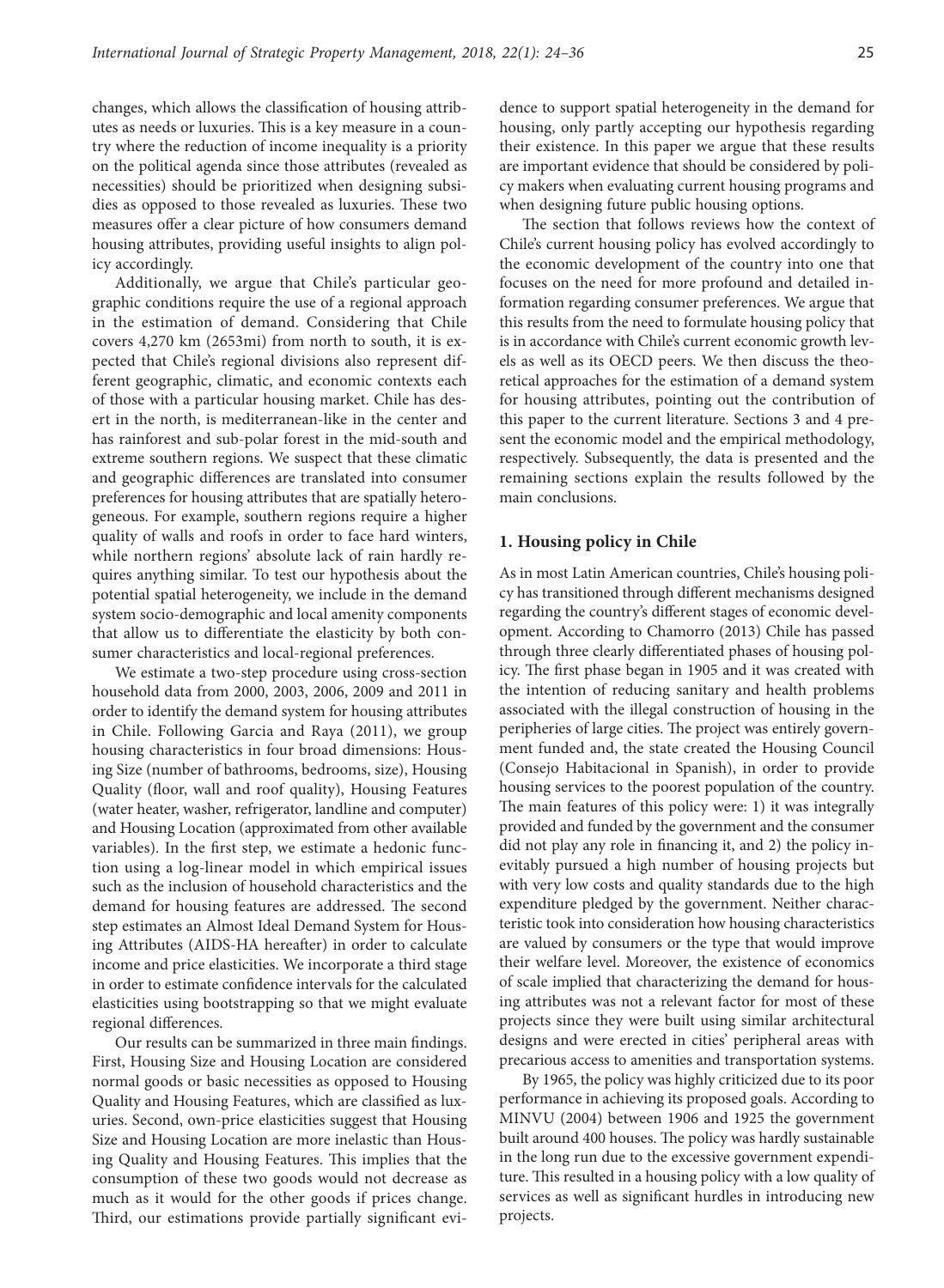The second phase of housing policy took place between 1965 and 2010 during which it was modified towards a subsidiary system that contemplated households that would partially contribute to financing the projects. The government developed a new institution called Housing Corporation (Corporación Habitacional), which was managed by the first Housing Ministry. The role of this entity was to design the best way for assigning housing projects to lowincome households. This effort was the first to generate an improvement in housing quality, which required a system of revealed preferences in order to calculate consumers' monetary contribution towards financing their housing. However, there is no record of these estimations.

Although this complementary approach between the government and households generated clear improvements in the structural characteristics of housing, it still had serious weaknesses. The policy was the first demand subsidy in Latin America (Rubio, 2006): the savings generated by households as their contribution were added to the public subsidies, which the private sector received in order to construct the homes. The main problem with the new system was that the state provided full subsidies for the lowest income groups instead of incorporating a shared investing system. These groups revealed their economic situation through surveys generated by the government such as the Social Protection Survey (Ficha de Protección Social in Spanish), which contemplated fixed thresholds to determine access to housing subsidies. As a result, an initial problem of the policy was the creation of incentives for higher income households to be misclassified as poorer ones and hence to be included in the housing programs which resulted in significant over financing by the government. Another problem was the abandonment of low-medium income families, as their income levels where either too high to be able to apply for a full subsidy, or too low to generate savings in order to apply to the dual financing plan. This group grew over time as well, highlighting a serious drawback to the system.

This entire scenario resulted in low quality housing, a lack of competition in the housing market with serious losses in the bargaining power of households (Richards, 1995). Note also that the assignment of housing still lacks a sorting of the consumer preferences regarding housing attributes. In other words, households must choose a project with attributes defined by government standards and consequently, cannot select houses according to their preferences. Furthermore, and because of the government restriction to selling or renting subsidized housing, households had no access to the complete pool of existing houses in the market, which limited their access to labor markets (Soto & Torche, 2004).

The third and final phase of housing policy started in 2010 when the Chilean government passed its most recent housing reform. According to Chamorro (2013) this last effort aims to increase self-selection. In other words, households now have an incentive to reveal their real purchasing power in order to improve the matching between

demand and supply. Note that this program is strongly focused on revealing households' preferences. There is, however, a problem. Empirical evidence regarding the attributes households are interested in and the economic relationships between them does not exist. According to Caldera Sánchez (2012) the current housing policy is a crucial factor in understanding the inequality and poverty of Chile. The current subsidy system is designed solely for ownership and thus it does not allow access to rented houses in which households' preferences might be incorporated in the search process. As it is points out in Caldera Sánchez (2012); "taxing housing so owing is not favored over renting would reduce distortions and make the tax system less regressive […]", "enhancing the responsiveness of housing supply to demand would ensure there is a good match between housing construction and demand, and avoid that public support gets capitalized into housing prices" (p. 2).

# **2. Literature review**

The literature regarding the estimation of housing demand and its elasticities is clearly marked by a first wave of papers that use several specifications of demand systems based mostly on restrictive parametric assumptions. Pioneer articles in this first wave include King (1976) and Mcmillan (1979) who propose a two-step procedure for the evaluation of housing as a bundle with distinct and recognizable attributes while providing evidence of different price and income elasticities. In this two-step approach, implicit prices for each attribute are estimated in a first round, and then used for the estimation of housing demand and other indicators in the second one.

Even though King (1976) and Mcmillan (1979) recognize that the results of these two-step approaches are strongly constrained by the quality of their data, the estimation of elasticities allows them to suggest that structural housing characteristics are both inferior and complementary commodities, as well as the existence of higher substitutability among housing attributes when comparing housing with other goods. Additionally, both articles highlight the relevance of the estimation of elasticities through demand systems. In this regard, Mcmillan (1979) states that "what has been successfully demonstrated, however, is that a household's preferences for public type commodities can be revealed through systems of equations models" (p. 187). In other words, the authors established the basis for the empirical estimation of housing demand systems.

In the line of two-step approaches, Awan, Odling-Smee, and Whitehead (1982) analyze how household characteristics and the location of household activities affect the demand for housing attributes. Using data for London, they point out space as the housing component with the highest relevance (i.e. a necessity), as opposed to Housing Quality, which shows a high-income elasticity, specifically higher than one, and thus will be considered a luxury. Regrettably, the authors recognize that low quality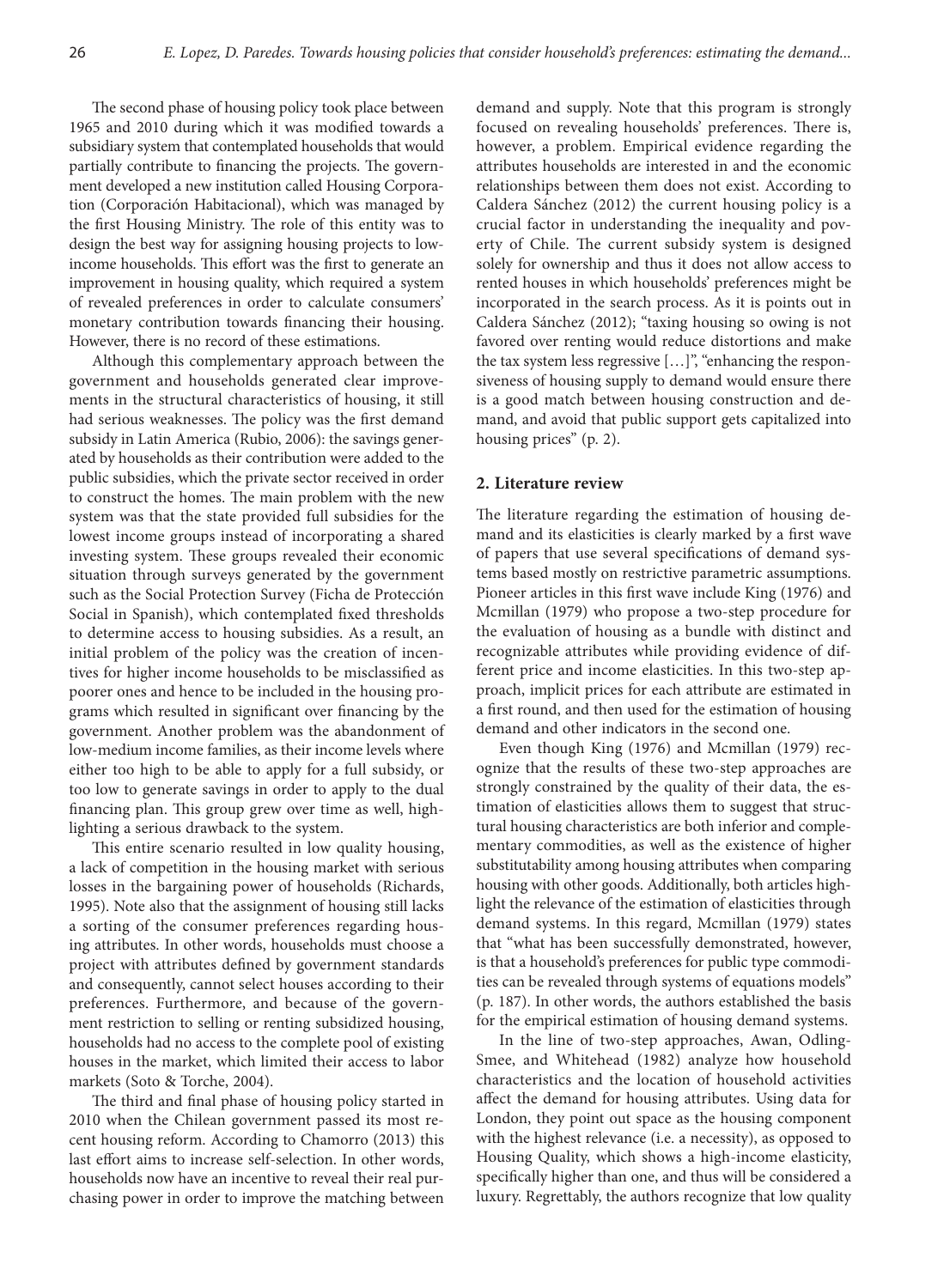data makes it impossible to perform additional analysis due to the lack of significance in the estimated coefficients as well as the restrictions imposed by the Linear Expenditure Demand System that was used. Lim, Follain, and Renaud (1984) and Follain and Jimenez (1985) proposed similar theoretical frameworks but with a special emphasis on willingness to pay (WTP) estimates. These articles found that a household WTP for space is less than the cost of providing it, which has evident policy implications. Regardless of the empirical focus, this first wave in the literature established the use of demand systems as the theoretical framework for the elasticity estimates.

A second wave of articles has contributed to the discussion through the incorporation of flexible functional forms that fulfill the theoretical constraints in the consumer maximization problem. The Almost Ideal Demand System (AIDS) (Deaton & Muellbauer, 1980) has been very influential in the study of the demand for housing attributes. The turning point can be tracked to Parsons (1986) who approached the estimation of housing demand by applying the AIDS to the context of respective attributes yielding the Almost Ideal Demand System for Housing Attributes (AIDS-HA). AIDS-HA is a flexible demand system with a closed functional form and welldefined microeconomic properties where homogeneity, symmetry and adding-up are maintained in the hypothesis. In his application of seven US cities, Parsons found that the highest income elasticity (i.e. a luxury good) was for Housing Features, while the lowest was for Housing Quality (i.e. a necessity good). Regarding price effects, the highest elasticity was also for Housing Features and the lowest for Neighborhood Quality. Besides the clear and interesting application, the incorporation of the AIDS approach undoubtedly brought microeconomic consistency to this literature, giving us a rational framework for our analysis. Although with less microeconomic consistency in calculating elasticities, interesting empirical exercises in this line are Arimah (1992) and Pasha and Butt (1996).

Following this line, Cheshire and Sheppard (1998) highlighted the importance of having functional forms theoretically grounded on a utility function. This work also incorporated theoretical constraints derived from the maximization utility problem. The authors estimate a linear version of the AIDS and find that income elasticities for the British housing market are somewhat larger than previous estimates for North American cities. Interestingly, they also evaluate their estimations along income levels and find significant differences between high and low income households.

Garcia and Raya (2011) is the most similar article to our own proposed research considering both the subject and contemporaneity. The authors use an AIDS-HA to carry out elasticity estimations for Barcelona, Spain. Following King (1976) and Parsons (1986), they cluster housing characteristics into three groups: Quantity, Quality and Location. Their results indicate that housing Location is very price-inelastic, suggesting that a consumer will sacrifice Quality and Quantity in order to maintain Location when prices increase.

This paper contributes to this body literature in three areas. First, we establish a demand system for the representation of the spatial heterogeneity of preferences between housing markets within a country's regional markets. While previous literature only performed estimation exercises at country or city level, our work is different in that we argue that considering a single market is unsustainable in light of Chile's economic geography. This issue was also pointed out by Paredes and Iturra Rivera (2013), who estimate regional housing price indices for Chile using an AIDS. Even when the authors do not report elasticities, they show how economic geography can affect the stability of the demand system parameters.

Second, most of the literature reports comparisons between elasticities without adding the corresponding statistical tests to evaluate whether these parameters are statistically different among housing attributes or spatial units. We overcome this point by offering confidence intervals for the estimated elasticities by bootstrapping.

Third, in the context of the current body of literature, this is the first estimation of both the demand for housing attributes and the income and price elasticities for Chile. Although willingness to pay estimates have been provided for the case of Chile (Greene & Ortúzar, 2002), this paper falls outside the scope of this work due to their use of a discrete choice approach, their limited geographic focus (Metropolitan Region of Santiago only), as well as the absence of elasticity estimations. Besides the usefulness of our proposed estimates for the country itself, evaluating Chile's housing demand and its potential strengths and weaknesses is also important for other developing countries that have been using Chile as an example in setting their own housing policy (Gilbert, 2002). Regarding housing policy in Chile and its potential impact on other developing countries, we hope that our paper encourages the inclusion of spatial considerations and confidence intervals previously ignored in matters of housing policy.

#### **3. Economic model**

As we specified in the previous sections, we use an economic model consisting of two steps. In the first, we obtain prices for each one of the housing attributes defining the housing bundle, for which we only have renting prices. Our model choice is based on the model of hedonic prices suggested by Rosen (1974). In a second stage, we present the AIDS-HA as a flexible demand system that uses the hedonic prices obtained in the first stage for estimating income and price elasticities of housing attributes. Since both models have been widely discussed in the literature, we prefer to discuss only the core elements for each one here<sup>1</sup>.

The household is a representative economic agent that consumes a heterogeneous good called housing that is

<sup>&</sup>lt;sup>1</sup> See Parsons (1986) for additional details.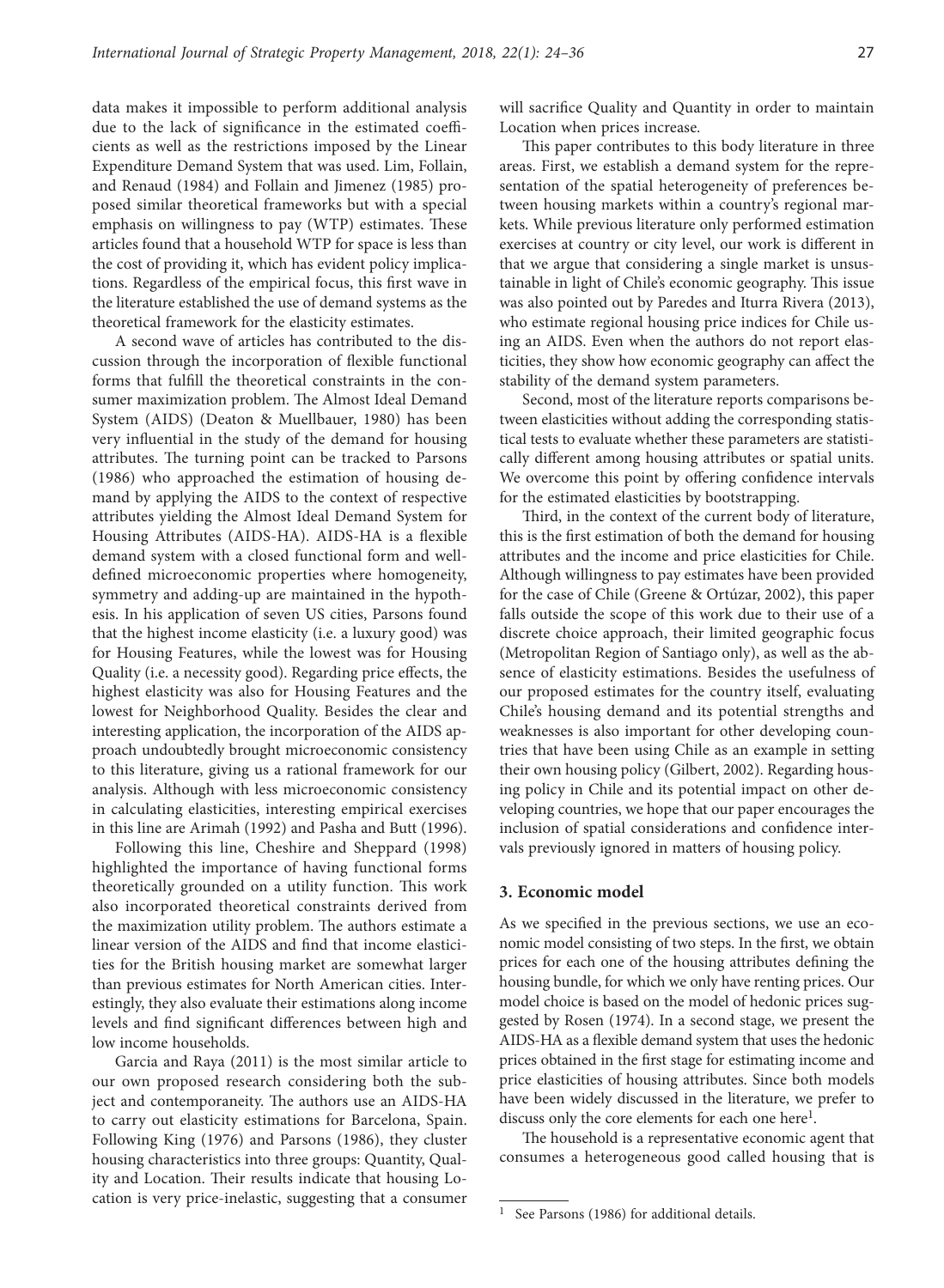composed of attributes  $Z(z_1, z_2, \ldots z_n)$ . Simultaneously, households also consume a composite good *X* and preferences for both goods are represented by a well-behaved utility function  $U(Z, X)$ . This utility function is assumed to be weakly separable between housing attributes and the composite good. Households are price takers and they face a non-linear budget constraint  $Y = P(Z) + X$  where the housing price is a function of attributes *Z* , while the price for *X* is normalized to the unity. Supply of housing attributes affects the hedonic price function, but it is assumed as an exogenous factor.

The utility maximization subject to the constraint generates a demand function for each one of the *n* housing attributes:

$$
z_i = f(p_{z1}, p_{z2}, \dots, p_{zn}; Y), \tag{1}
$$

where:  $p_z$  is the partial derivative of the hedonic price with respect to each one of the *n* elements of *Z* . The demand functions for each  $z_i$  must fill the theoretical constraints required by the neoclassical framework of utility maximization. To carry out these conditions, we specify an AIDS-HA. Assume a PIGLOG functional form for the expenditure function that can be expressed in the budget share form as follows:

$$
\log e(p_{z1},...,p_{zk},\overline{u}) = \alpha_0 + \sum_k \alpha_k \log p_{zk} + \frac{1}{2} \sum_k \sum_j \gamma_{kj}^i \log p_k \log p_j + \overline{u} \beta_0 \prod_k p_{zk}^{\beta_k},
$$
\n(2)

where: subscripts *j* and *k* are the *j*<sup>th</sup> and  $k$ <sup>th</sup> attributes; α, β, γ are parameters that define preferences and  $p_z$  are the recovered hedonic prices. Using the Shepard Lemma, the expenditure function is differentiated to get the demand function  $z_i$ , but in the budget-share form:

$$
w_i = \alpha_i + \sum_j \gamma_{ij} log p_j + \beta_i log \left( \frac{x}{H} \right); \tag{3}
$$

$$
H = \alpha_0 + \sum_{k} \alpha_k \log p_k + (1/2) \sum_{k} \sum_{j} \gamma_{kj} \log p_k \log p_j; \qquad (4)
$$

$$
\gamma_{ij} = (1/2) \left( \gamma_{ij}^* + \gamma_{ji}^* \right),\tag{5}
$$

where:  $w_i$  is the share of the total expenditure assigned to the housing attribute *i*, namely  $w_i = \frac{P_{zi}z_i}{r}$ , and  $x = \sum p_{zi} z_i$  is the total expenditure on housing attributes.

*i* Additionally, the demand system satisfies the necessary conditions such as adding up, homogeneity and Slutsky symmetry. Following Ray (1983) and Parsons (1986), we decide to include a demographic component to incorporate the heterogeneity of preferences of housing along with the distribution of households' characteristics:

$$
w_i = \alpha_i + \sum_j \gamma_{ij} log p_j + (\beta_i + \theta_i d_i) log \left( \frac{x}{H(1 + \rho_i d_i)} \right),
$$
 (6)

where:  $d_i$  is a vector of households characteristics and  $\theta_i$ ,  $\rho_i$  are associated vector coefficients. Note how this demographic component not only helps to represent preferences, but it also helps to include the spatial heterogeneity of these preferences, which in the Chilean context is important since significant spatial labor sorting has been identified by the literature (Chacon & Paredes, 2014). Using the compensated demand, we derive income  $(\eta_{ie})$ , own and crossed-uncompensated ( η*ii* ) and compensated  $(\eta_{ii}^*)$  price elasticities.

$$
\eta_{ie} = \left[ \left( \beta_i + \theta_i d_i \right) / w_i \right] + 1; \tag{7}
$$

$$
\eta_{ii} = \frac{1}{w_i} \left[ \left( \beta_i + \theta'_i d_i \right) \left( \alpha_i + \sum_{k=1}^m \gamma_{ik} \log p_k \right) \right] - 1; \tag{8}
$$

$$
\eta_{ii}^* = \eta_{ii} + \eta_{ie} * w_i. \tag{9}
$$

# **4. Empirical methodology**

Let us start by discussing the functional form of the hedonic price function. While Rosen (1974) clearly emphasizes the non-linearity of the hedonic price function, the literature has not identified a unique and consensual functional form (see Halvorsen & Pollakowski (1981) for an initial review). We follow previous literature regarding hedonic prices in Chile and we specify a log-linear functional form where hedonic prices are derived for each housing attribute:<sup>2</sup>

$$
ln(P) = \alpha_0 + \sum_j \alpha_j Z_j + \varepsilon \tag{10}
$$

$$
p_{zj} = \partial P / \partial Z_j = exp\left(\widehat{lnP}\right)\alpha_j, \qquad (11)
$$

where: *P* and *Z* are housing rent price and housing attributes vectors, respectively<sup>3</sup>. Finally, we run the hedonic regression by region, namely 13 regions, for two reasons. First, we want to represent the spatial heterogeneity of preferences due to the diverse climatic and economic conditions throughout Chile that create differences in the supply of housing attributes available and chosen by consumers. Second, the tremendous distances between regions make it impossible to observe the clearing conditions among regional housing markets, which make us believe that differentiated regional hedonic prices would be a more realistic assumption.

Using the hedonic prices indicated in equation (11), we proceed to estimate the simultaneous system of equations defined in equation (6). We use a Non-Linear Seemly Unrelated Regression (NLSUR) and we incorporate the constraints imposed by adding-up, homogeneity, and Slutsky symmetry.

<sup>2</sup> See Paredes (2011), Lopez and Aroca (2012) and Paredes and Iturra Rivera (2013).

<sup>3</sup> Complete econometric details are not discussed her, but codes can be obtained from the authors upon request.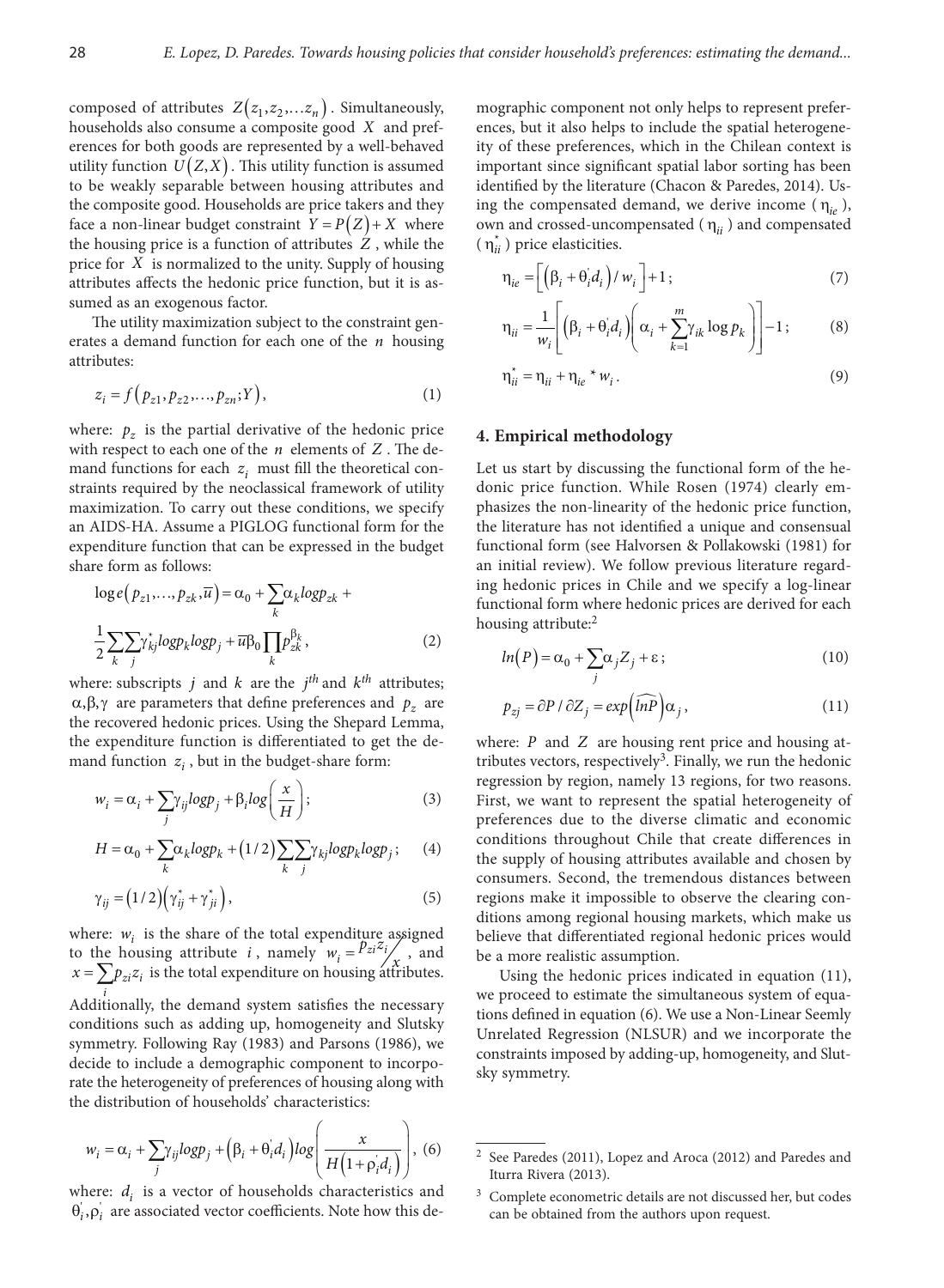#### **5. Data**

This paper uses data from the Chilean Socioeconomic Household Survey (CASEN – *Caracterización Socio-Económica* in Spanish) from 2000, 2003, 2006, 2009 and 2011. Although this is a cross-section survey that started in the early 1990s it has only included housing price questions as well as housing and household characteristics since 2000. Having both housing and households' characteristics allows us to control for demographic variables in revealing consumer preferences, a feature that is crucial for our empirical strategy.

Even when the survey includes enough housing attributes, most of them are dummy variables that do not permit the variability to be incorporated in the demand system. Additionally, the survey does not incorporate housing addresses and so we cannot directly control for location. We face both of the aforementioned problems using a similar strategy as in Garcia and Raya (2011). First, instead of using each of the individual housing attributes, we group them into four dimensions. The first dimension is Housing Size (HS), which is the total number of rooms. Secondly, we have Housing Quality (HQ), which groups housing quality variables into an index describing materiality and conservation for floors, walls and ceilings.4

The third group is a set of variables such as landline, refrigerator, water heater, washer and computer (which are only available as dummy variables) that were incorporated into an index called Housing Features (HF). To construct this index we tested two main approaches. The first is Factor Analysis in which we reduce 5 housing feature variables into one factor that explains the majority of the underlying variance. The second approach is a weighted average index proposed in Parsons (1986)<sup>5</sup>. Although both resulting indices are consistent and produce robust results, we prefer to include the index based on Factor Analysis in our estimations since its construction and interpretation are more parsimonious. Moreover, results from the Factor Analysis are quite confirmatory since only one factor was retained (positive eigenvalue) and all factor loadings are positive suggesting that the predicted factor will contain most of the information described in the individual variables.

We propose a fourth dimension called Housing Location (HL) but it must be carefully interpreted because of the lack of information about the exact address of each house in the CASEN survey. To overcome this limitation

this paper follows the approach used in Garcia and Raya (2011) who countered the same problem using an ingenious strategy. The authors discovered that the second best way of capturing locational effects when the actual location is not available is assuming that the level of schooling of the household head be a satisfactory proxy for a desirable neighborhood. The intuition behind this assumption is that households with higher education levels will enjoy a higher income and hence be able to access houses located in more preferable areas. Garcia and Raya (2011) supports this assumption by including a set of fixed effects at the lowest level of spatial aggregation in the hedonic regressions, and then comparing those coefficients with the education level via a correlation coefficient. Even when this procedure does not explicitly highlight the individual local amenities affecting a particular housing price, these effects should be captured by the coefficients of each dummy. In fact, Garcia and Raya (2011) find a strong correlation (close to 0.9) (p. 5), which is expected since their data is only for Barcelona and hence the disaggregation level is also higher. In our case, we find a weaker correlation (close to 0.4), which is expected since the lowest disaggregation level available is the municipality and more than one small housing market can be contained in a single municipality. Nonetheless, its positive sign is interpreted here as a signal to support our use of the variable "years of schooling" as a proxy for housing location.

Due to changes in variable names and codifications over time, prior to conducting estimations it was necessary to achieve consistency as well as to select only relevant variables and observations.<sup>6</sup> However, and as noted before, the main attractiveness of the data is that all Chilean regions are represented in the sample for which the 13-regions classification was chosen<sup>7</sup>. This is portrayed in Figure 1 along with the municipality classification.

Finally and using the aforementioned data, a set of additional calculations and filters was created in order to conduct the estimations<sup>8</sup>. Here it is worth noting that we were forced to focus solely on the demand estimations for the renters subsample in this paper since housing prices for owners in 2011 are missing. Although we do not propose an econometric exercise to deal with a potential problem of selection bias, we expect a future paper will include the estimation of the demand systems for both owners and renters, since we acknowledge the importance of

 $^4\,$  This follows the recommendations of the Latin American and Caribbean Demographic Center (CELADE – *Centro Latinoamericano y Caribeño de Demografía* in Spanish).

<sup>5</sup> Please see in the Supplementary Annex A for complete details about the construction and result tables for both Housing Features definitions. Appendix A1 shows the HS computed trough a Factorial Analysis, while A2 shows the weighted average proposed by Parsons (1986). All our results consider the index built by Factorial Analysis, but we use the Parson's index to evaluate the robustness of them.

<sup>6</sup> Stata scripts for compilation, consistency, and cleaning are available to the reader upon request. Additionally, the Stata format data sets are available at http://observatorio.ministeriodesarrollosocial.gob.cl/casen\_obj.php. Used together, the reader should be able to construct the data set used in this paper.

<sup>7</sup> Although since 2006 the new regional classification contemplates 15 regions, it was only possible to aggregate the years 2006–2011, leaving 13 regions and 343 municipalities (US counties equivalent)

<sup>8</sup> An example of these filters is eliminating observations with missing or null renting price, etc. All filters are also available upon request.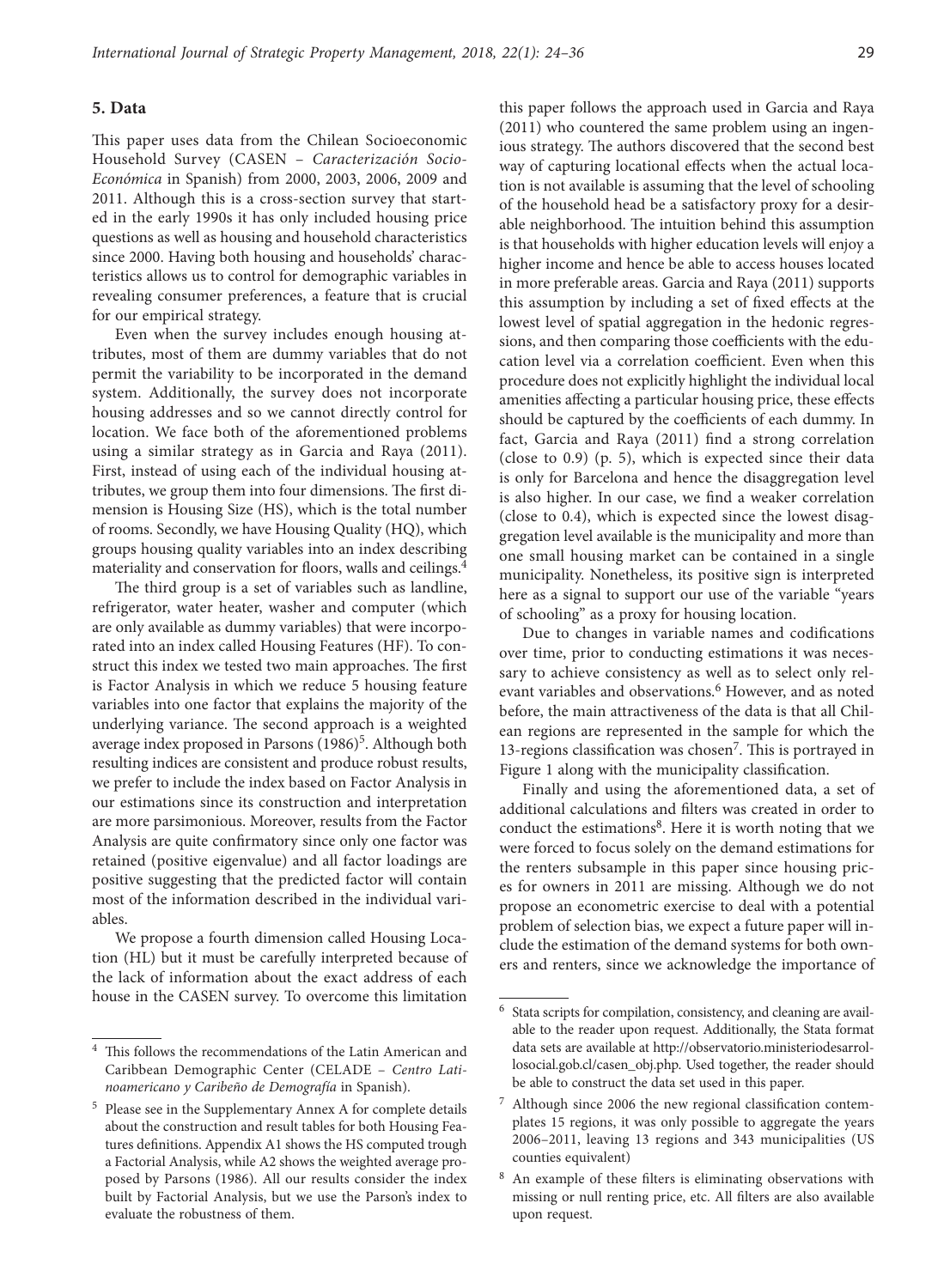| Variable       | Description                                               | min  | mean  | p50   | max   | sd   |
|----------------|-----------------------------------------------------------|------|-------|-------|-------|------|
| Ln(Rent Price) | Natural logaritm of monthly rent prices in CLP            | 9.21 | 11.17 | 11.16 | 12.90 | 0.67 |
| HS             | Housing Size: Total number of Rooms in the house          | 1.00 | 5.25  | 5.00  | 36.00 | 1.60 |
| HQ             | Housing Quality: Index based on floor, walls and ceilings | 0.01 | 0.75  | 0.79  | 1.00  | 0.23 |
| HL             | Housing Location: Proxy by years of schooling             | 1.00 | 11.44 | 12.00 | 23.00 | 3.70 |
| WasherD        | Dummy for Washer Yes=1, No=0                              | 0.00 | 0.72  | 1.00  | 1.00  | 0.45 |
| RefrigeratorD  | Dummy for Refrigerator Yes=1, No=0                        | 0.00 | 0.92  | 1.00  | 1.00  | 0.27 |
| LandlineD      | Dummy for Landline Yes=1, No=0                            |      | 0.31  | 0.00  | 1.00  | 0.46 |
| WaterHeaterD   | Dummy for Water Heater Yes=1, No=0                        |      | 0.66  | 1.00  | 1.00  | 0.47 |
| ComputerD      | Dummy for Computer Yes=1, No=0                            |      | 0.39  | 0.00  | 1.00  | 0.49 |
| Year2003D      | Dummy for Year 2003=1, otherwise=0                        | 0.00 | 0.18  | 0.00  | 1.00  | 0.39 |
| Year2006D      | Dummy for Year 2006=1, otherwise=0                        | 0.00 | 0.20  | 0.00  | 1.00  | 0.40 |
| Year2009D      | Dummy for Year 2009=1, otherwise=0                        |      | 0.21  | 0.00  | 1.00  | 0.40 |
| Year2011D      | Dummy for Year $2011=1$ , otherwise=0                     |      | 0.25  | 0.00  | 1.00  | 0.43 |
| HouseTypeB     | Dummy for Apartment=1, otherwise=0                        |      | 0.12  | 0.00  | 1.00  | 0.33 |
| HouseTypeC     | Dummy for Other house type=1, otherwise=0                 |      | 0.02  | 0.00  | 1.00  | 0.14 |
| Zone           | Dummy for Zone, Urban=1, Rural=0                          | 0.00 | 0.91  | 1.00  | 1.00  | 0.29 |

Table 1. Descriptive analysis for hedonic regression

*Note:* 33,733 Observations.



Figure 1. Map of Chile and its regional and communal administrative boundaries

characterizing the two types of consumers. This is not only because of their intrinsic differences on how they evaluate housing choices, but also because recent developments in Chilean housing policy have targeted both groups of consumers.

# **6. Empirical analysis**

We begin the empirical analysis with the hedonic regressions and Table 2 shows the estimated coefficients for equation (10). As discussed in the previous section, we estimate this regression for each of the 13 regions portrayed in Figure 1. Given that housing attributes are considered consumption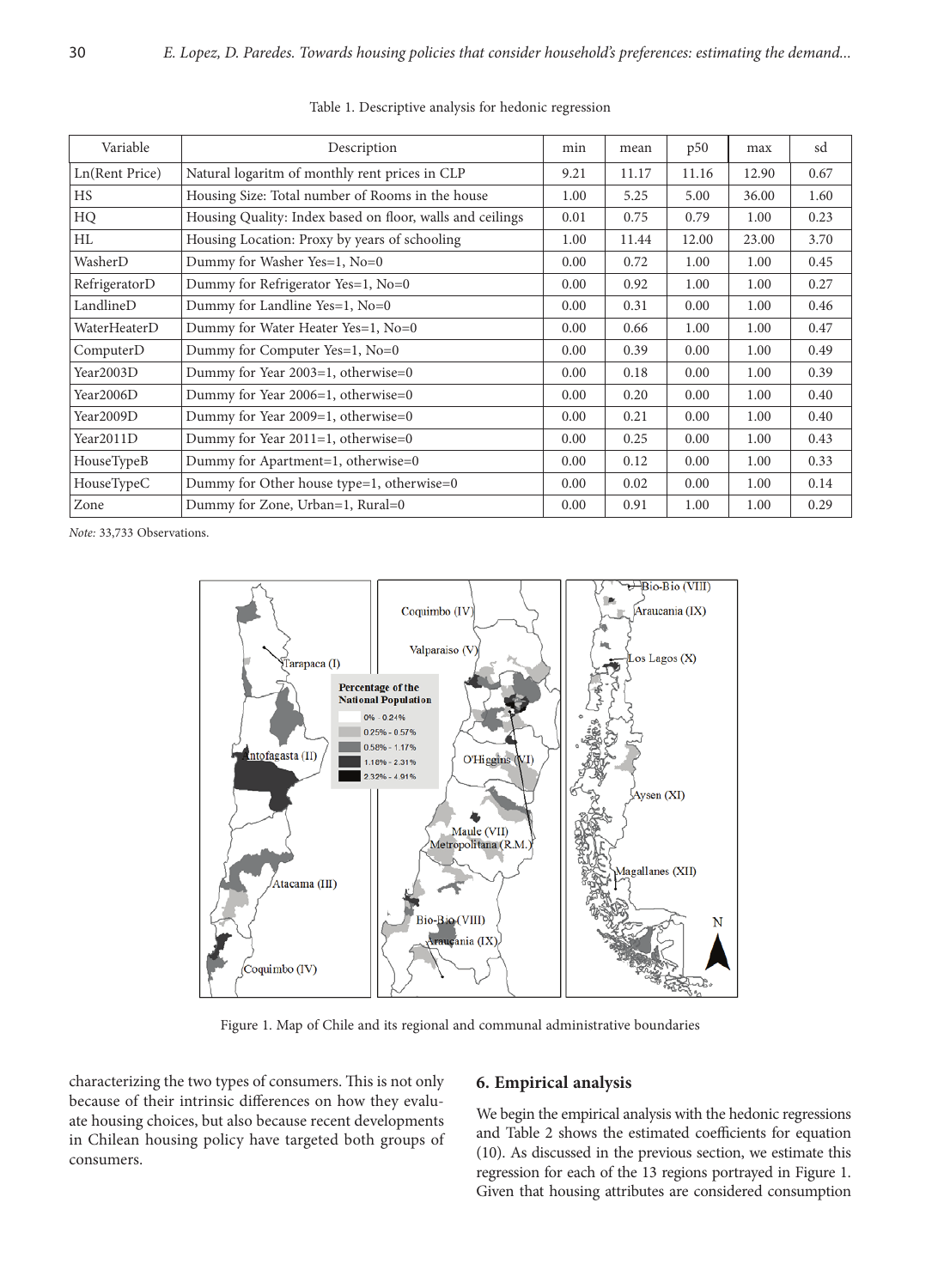| Variable   | Tarapacá  | Antofa-    | Atacama   | Coquimbo  | Valparaiso | O'Higgins  | Maule      | Biobio     | Araucanía  |            | Los Lagos Aysén (XI) | Magallanes | Metro-     |
|------------|-----------|------------|-----------|-----------|------------|------------|------------|------------|------------|------------|----------------------|------------|------------|
|            | (I)       | gasta (II) | (III)     | (IV)      | (V)        | (VI)       | (VII)      | (VIII)     | (IX)       | (X)        |                      | (XII)      | politana   |
|            |           |            |           |           |            |            |            |            |            |            |                      |            | (R.M)      |
| <b>HS</b>  | 0.0525    | 0.0437     | 0.0912    | 0.129     | 0.127      | 0.138      | 0.127      | 0.112      | 0.130      | 0.0686     | 0.0701               | 0.0762     | 0.0891     |
|            | (0.0124)  | (0.0143)   | (0.0189)  | (0.0135)  | (0.0102)   | (0.01000)  | (0.0117)   | (0.0126)   | (0.0183)   | (0.00858)  | (0.0173)             | (0.0209)   | (0.00626)  |
| HO         | 0.751     | 2.322      | 1.229     | 0.960     | 0.407      | 0.702      | 1.042      | 0.752      | 0.816      | 1.312      | 0.690                | 0.733      | 0.920      |
|            | (0.280)   | (0.403)    | (0.344)   | (0.221)   | (0.159)    | (0.140)    | (0.171)    | (0.208)    | (0.182)    | (0.157)    | (0.332)              | (0.296)    | (0.0984)   |
| HF         | 0.263     | 0.258      | 0.223     | 0.248     | 0.224      | 0.175      | 0.279      | 0.229      | 0.279      | 0.209      | 0.198                | 0.184      | 0.208      |
|            | (0.0324)  | (0.0340)   | (0.0461)  | (0.0278)  | (0.0200)   | (0.0245)   | (0.0245)   | (0.0315)   | (0.0387)   | (0.0230)   | (0.0443)             | (0.0415)   | (0.0124)   |
| HL         | 0.0299    | 0.0286     | 0.0373    | 0.0387    | 0.0417     | 0.0397     | 0.0398     | 0.0464     | 0.0291     | 0.0280     | 0.0328               | 0.0392     | 0.0438     |
|            | (0.00627) | (0.00753)  | (0.00788) | (0.00428) | (0.00307)  | (0.00436)  | (0.00428)  | (0.00542)  | (0.00621)  | (0.00372)  | (0.00638)            | (0.00909)  | (0.00193)  |
| Year2003D  | $-0.144$  | 0.0460     | $-0.0595$ | $-0.0187$ | $-0.0180$  | $-0.0549$  | $-0.0676$  | $-0.0203$  | $-0.00519$ | $-0.00676$ | 0.0789               | $-0.0681$  | $-0.00406$ |
|            | (0.0686)  | (0.0653)   | (0.0785)  | (0.0553)  | (0.0294)   | (0.0477)   | (0.0449)   | (0.0359)   | (0.0686)   | (0.0473)   | (0.0730)             | (0.111)    | (0.0187)   |
| Year2006D  | $-0.102$  | 0.0728     | $-0.0221$ | 0.0392    | $-0.0133$  | $-0.00195$ | $-0.0480$  | 0.00120    | $-0.128$   | 0.00370    | 0.143                | $-0.0560$  | 0.0293     |
|            | (0.0714)  | (0.0707)   | (0.0766)  | (0.0566)  | (0.0289)   | (0.0480)   | (0.0396)   | (0.0318)   | (0.0544)   | (0.0470)   | (0.0697)             | (0.109)    | (0.0196)   |
| Year2009D  | $-0.0501$ | 0.373      | 0.0993    | 0.198     | 0.118      | 0.128      | 0.0613     | 0.0521     | $-0.0102$  | 0.158      | 0.371                | 0.0646     | 0.159      |
|            | (0.0713)  | (0.0722)   | (0.0838)  | (0.0543)  | (0.0308)   | (0.0444)   | (0.0446)   | (0.0440)   | (0.0540)   | (0.0490)   | (0.0678)             | (0.104)    | (0.0200)   |
| Year2011D  | $-0.0424$ | 0.114      | 0.234     | $-0.0193$ | 0.0863     | 0.134      | $-0.209$   | $-0.00170$ | $-0.223$   | $-0.515$   | 0.174                | 0.0362     | 0.0430     |
|            | (0.0912)  | (0.0878)   | (0.0990)  | (0.0670)  | (0.0509)   | (0.0561)   | (0.0604)   | (0.0743)   | (0.0886)   | (0.106)    | (0.128)              | (0.181)    | (0.0281)   |
| HouseTypeB | $-0.168$  | 0.0344     | $-0.394$  | 0.370     | 0.0485     | $-0.182$   | $-0.186$   | 0.193      | 0.0353     | $-0.221$   | 0.125                | $-0.359$   | 0.110      |
|            | (0.0702)  | (0.0699)   | (0.141)   | (0.107)   | (0.0392)   | (0.0396)   | (0.0836)   | (0.0523)   | (0.0647)   | (0.0758)   | (0.198)              | (0.156)    | (0.0198)   |
| HouseTypeC | $-0.0136$ | 0.729      | 0.121     | 0.346     | 0.282      | 0.0248     | 0.367      | 0.0116     | 0.182      | 0.0704     | 0.290                | 0.110      | 0.135      |
|            | (0.103)   | (0.238)    | (0.160)   | (0.195)   | (0.144)    | (0.165)    | (0.108)    | (0.124)    | (0.162)    | (0.0995)   | (0.159)              | (0.160)    | (0.0558)   |
| Zone       | $-0.0441$ | $-0.689$   | $-0.237$  | 0.131     | 0.119      | 0.112      | $-0.00417$ | 0.0284     | 0.000364   | $-0.149$   | 0.0706               | $-0.517$   | 0.0476     |
|            | (0.112)   | (0.141)    | (0.135)   | (0.0897)  | (0.0850)   | (0.0587)   | (0.0682)   | (0.0873)   | (0.0770)   | (0.0544)   | (0.123)              | (0.278)    | (0.0648)   |
| Constant   | 9.883     | 9.109      | 8.990     | 8.568     | 9.190      | 8.891      | 8.575      | 8.993      | 9.115      | 9.805      | 9.614                | 10.32      | 9.202      |
|            | (0.141)   | (0.209)    | (0.195)   | (0.121)   | (0.0814)   | (0.0894)   | (0.0706)   | (0.0630)   | (0.113)    | (0.0701)   | (0.108)              | (0.316)    | (0.0692)   |
| ΙN.        | 2029      | 1678       | 979       | 1132      | 3917       | 1903       | 2168       | 4091       | 1925       | 3164       | 930                  | 591        | 9204       |
| $R-sq$     | 0.367     | 0.509      | 0.417     | 0.583     | 0.452      | 0.510      | 0.571      | 0.553      | 0.532      | 0.488      | 0.499                | 0.486      | 0.498      |

Table 2. Hedonic regression with housing feature using factorial analysis *Dependent variable:* log(*Rent Price*)

Standard errors in parentheses

goods, we expect positive coefficients to be associated with each one of the four characteristics. Besides paying attention to the coefficient signs, we follow the literature on hedonic prices which suggest we take advantage of the log-linear form which is used here to discuss the coefficients as pseudo-elasticities (Cropper, Deck, & McConnell, 1988). Housing Size (HS) shows a positive and significant coefficient in each region implying that larger houses have higher renting prices. In particular, HS ranges from 4.37% (I Region of Tarapacá) to 13.8% (IV Region de O'Higgins). This variability of pseudoelasticity across regions can be understood as initial evidence to support our hypothesis of spatial heterogeneity. The rest of the housing attributes also show a positive coefficient, with their magnitudes differing among themselves and across regions. For example, Housing Quality (HQ) is the highest coefficient for all regions, while our proxy of Housing Location (HL) is the lowest coefficient, with both housing attributes statistically significant in all regions.

Nevertheless, as the previous analysis and literature highlight, real economic meaning must be derived from the estimation of a system of equations Rosen (1974) instead of only using hedonic regressions. An empirical reason to not rely on hedonic regressions alone is the fact that significance levels vary across regions, which is presumably due to different sample sizes. While the Metropolitan Region of Santiago consists of 42% of the total population, regions such as Aysén (XI) make up less than 1% (see Figure 1). This fact has direct consequences on sample sizes obtained from CASEN where the Aysén Region (XI) sample size accounts only for 10% of the Metropolitan Region sample size (930 versus 9204). Albeit these differences in sample sizes and significance levels, the estimated coefficients for housing attributes are significant for almost all regions.

Our data posed an additional empirical particularity given that we are using pooled data, i.e. different crosssection samples collected over time, for which we included a dummy variable by year to control for temporal shocks associated with housing markets (Wooldridge, 2012). Estimated coefficients show that yearly effects are significant only for some regions, which supports the theory that a housing market's structural equilibriums differ among regions. Additionally, the fact that yearly effects are not significant for all regions allows us to eliminate the need for varying housing attributes' coefficients per year.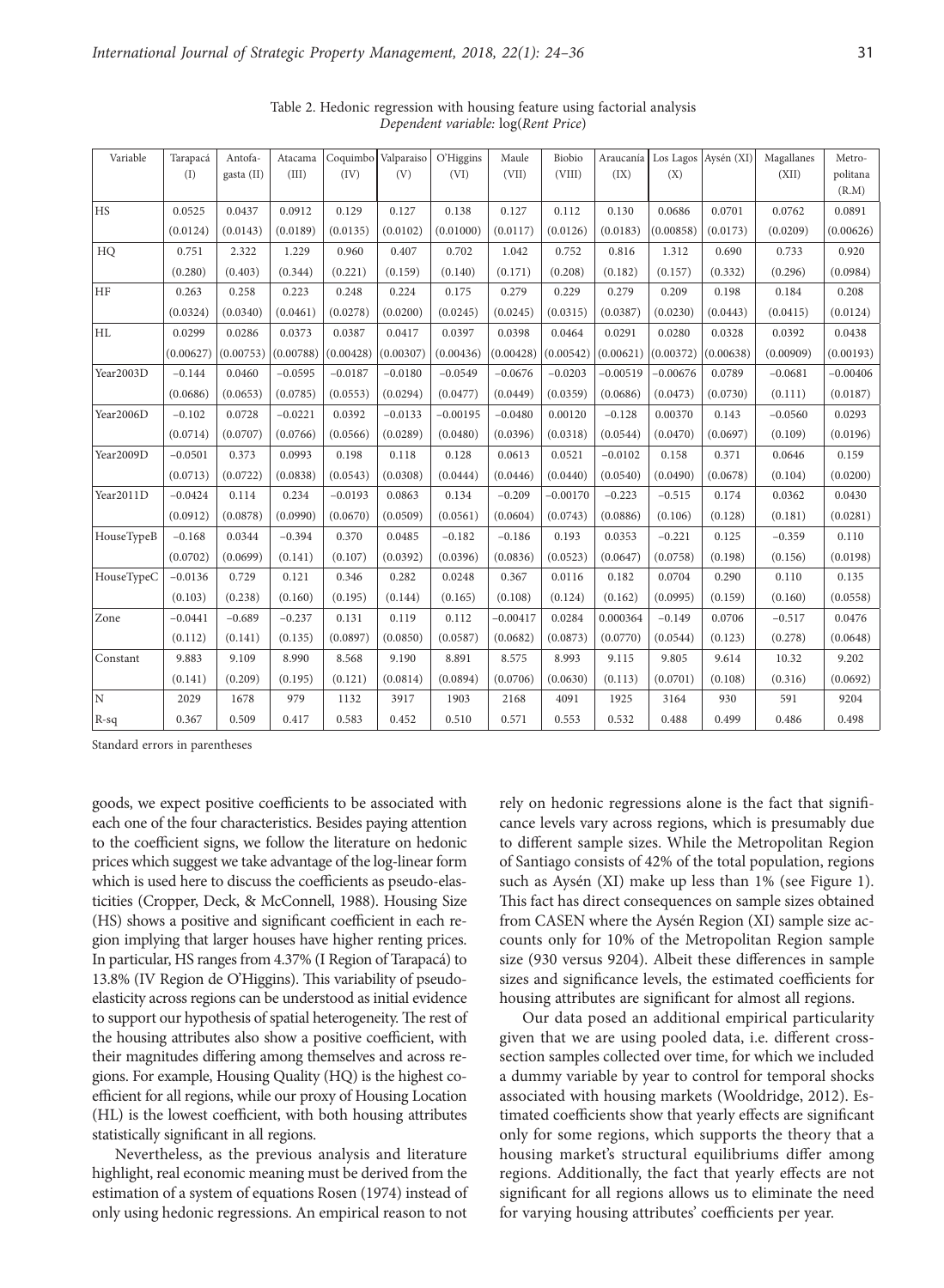Finally, there were two additional empirical issues that are worth mentioning. First, we controlled for the type of housing. The benchmark category is a house, while House Type B (See Table 1) indicates an apartment and House Type C (See Table 1) indicates a shelter with a lower structural quality than houses and apartments. The estimated coefficients again show the expected signs: apartments have, on average, lower prices than houses. Second and similar to housing type, rural zone plays the role of an important control variable. We expected that rural housing does not capture the economics of agglomeration derived from large urban areas and consequently would have lower prices (Combes, Duranton, & Gobillon, 2011). Our estimations do not support this hypothesis for each region since in most cases the coefficients are not significant implying an unclear effect of this variable. Even when we are not primarily concerned about these control variables, we accept that they are factors that must be controlled for. As a result, our control strategy generates an r-squared between 0.367 and 0.583 which is a good level of fit for micro data such as households.

Once we checked the empirical performance of the hedonic regressions, we used equation (11) to generate hedonic prices for each observation. Table 3 portrays descriptive statistics for these hedonic prices. HQ is the most expensive attribute on average (8.84) followed by HF (7.79), then HS (6.97) and finally HL (5.93). Once hedonic prices were calculated, we estimated the demand system specified in equation (6). Table 4 shows the parameters obtained through Non-Linear SUR. As can be seen, these parameters can hardly be discussed given the high nonlinearity of these functions. However, they are of crucial relevance in estimating our elasticities defined by equations (7), (8) and (9). Table 5 shows income elasticities for different demographic components evaluated at median values. Moving from left to right, the results show that HQ and HF

are considered luxury goods. This implies that consumers will spend relatively more on HQ and HF as their income increases. Conversely, HS and HL are perceived as normal goods, also understood as basic necessities, implying that their consumption changes less than proportionally to response to income variations. Finally, we note that all the elasticities are bigger than zero, which rules out the existence of inferior goods, i.e. all housing attributes show increases in consumption as income increases.

Table 4. AIDS for Housing Attributes (AIDS-HA) parameter estimates

|                           | Without         | With            |
|---------------------------|-----------------|-----------------|
|                           | Demographics*** | Demographics*** |
| $\alpha_1$                | 0.352           | 0.354           |
| $\alpha_2$                | $-0.0371$       | $-0.0294$       |
| $\alpha_3$                | 0.198           | 0.184           |
| $\beta_1$                 | $-0.0215$       | $-0.0121$       |
| $\beta_2$                 | 0.0575          | 0.0687          |
| $\beta_3$                 | 0.0301          | 0.00402         |
| $\gamma_{11}$             | 0.183           | 0.178           |
| $\gamma_{12}$             | $-0.0817$       | $-0.0798$       |
| $\gamma_{13}$             | $-0.0379$       | $-0.0348$       |
| $\gamma_{22}$             | 0.200           | 0.202           |
| $\gamma_{23}$             | $-0.0481$       | $-0.0532$       |
| $\gamma_{33}$             | 0.115           | 0.119           |
| $\rho_1$                  | $-0.0221$       | $-0.0270$       |
| $\theta_{1\underline{1}}$ | $-0.00914$      | $-0.00942$      |
| $\Theta_{21}$             | 0.00595         | 0.00693         |
| $\theta_{31}$             | $-0.000726$     | $-0.00146$      |
| Constant                  | $-0.000726$     | $-0.00146$      |
| N                         | 33733           | 33733           |

\*\*\* All variables are significant at p<0.001

Table 3. Descriptive statistics for Almost Ideal Demand System

| Variable  | Description                            | min  | mean  | p50   | max   | sd   |
|-----------|----------------------------------------|------|-------|-------|-------|------|
| <b>HS</b> | Housing Size                           | 1.00 | 5.25  | 5.00  | 36.00 | 1.60 |
| HQ        | <b>Housing Quality</b>                 | 0.01 | 0.75  | 0.79  | 1.00  | 0.23 |
| <b>HF</b> | <b>Housing Features</b>                | 0.44 | 1.66  | 1.73  | 2.66  | 0.67 |
| HL        | Housing Location                       | 1.00 | 11.44 | 12.00 | 23.00 | 3.70 |
| z1        | Household Size                         | 1.00 | 3.51  | 3.00  | 15.00 | 1.55 |
| s_HS      | Share of expenditure in HS             | 0.01 | 0.26  | 0.25  | 0.71  | 0.10 |
| s_HQ      | Share of expenditure in HL             | 0.01 | 0.33  | 0.33  | 0.84  | 0.13 |
| s_HF      | Share of expenditure in HF             | 0.04 | 0.18  | 0.19  | 0.54  | 0.06 |
| s_HL      | Share of expenditure in HL             | 0.01 | 0.22  | 0.23  | 0.67  | 0.07 |
| lnp1      | log(Hedonic price for HS)              | 6.97 | 8.87  | 8.89  | 11.30 | 0.50 |
| lnp2      | log(Hedonic price for HQ)              | 8.84 | 11.08 | 11.09 | 13.69 | 0.67 |
| lnp3      | log(Hedonic price for HF)              | 7.79 | 9.74  | 9.76  | 11.54 | 0.50 |
| lnp4      | log(Hedonic price for HL)              | 5.93 | 7.97  | 7.99  | 10.06 | 0.54 |
| lnw       | log(Total expenditure in 4 Attributes) | 8.23 | 11.90 | 11.96 | 14.70 | 0.76 |

*Note*: 33,733 Observations.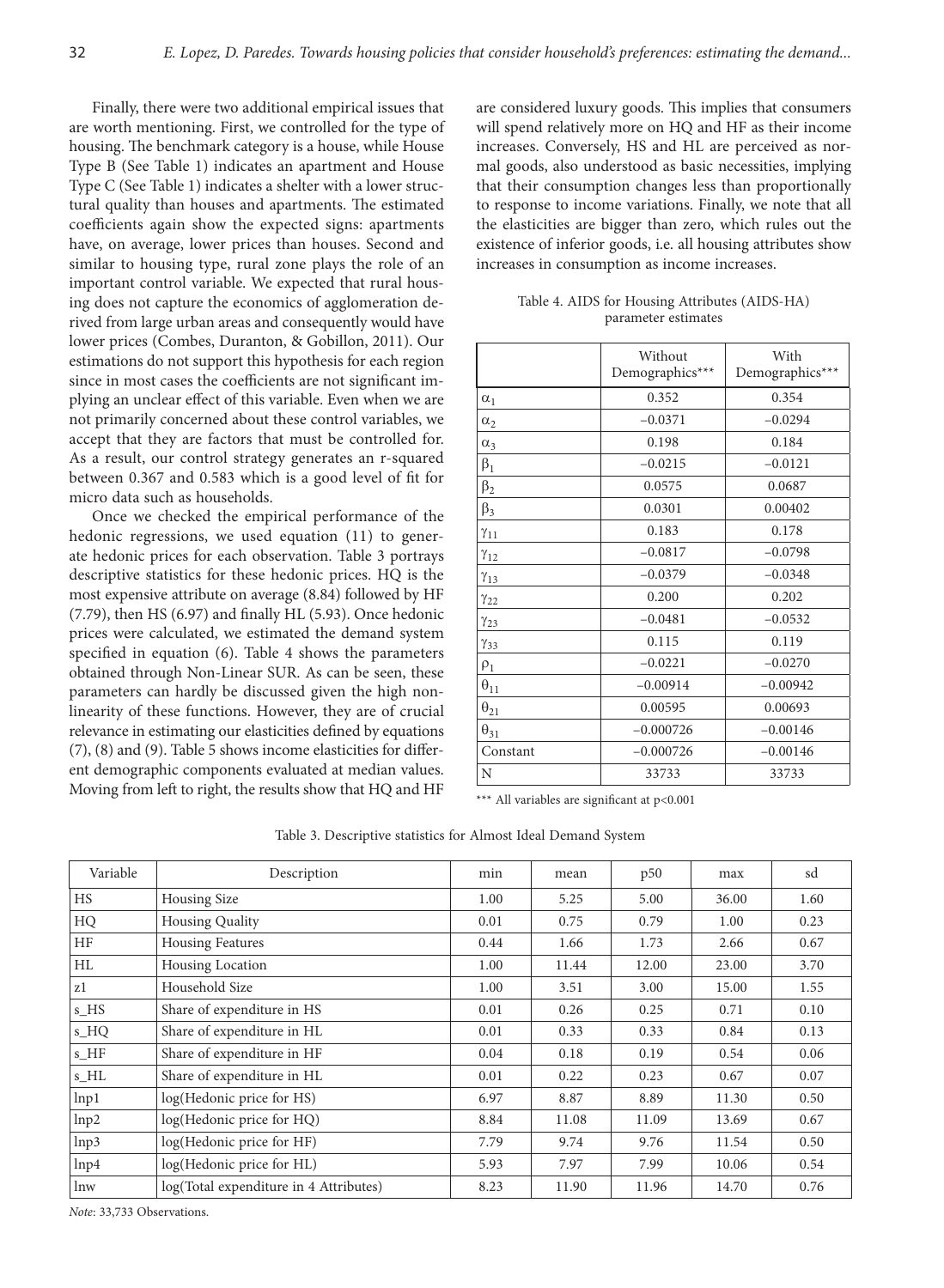| AIDSHA without Demographics |        |        |        |                                         |            | AIDSHA with Demographics |        |                                       |        |               |        |        |        |        |
|-----------------------------|--------|--------|--------|-----------------------------------------|------------|--------------------------|--------|---------------------------------------|--------|---------------|--------|--------|--------|--------|
| Household Size $=$ 3        |        |        |        | Small Families: Household Size $\leq 2$ |            |                          |        | Big Families: Household Size $\geq 4$ |        |               |        |        |        |        |
| Elasticity                  | HS     | HO     | HF     | HL                                      | Elasticity | HS                       | HO     | HF                                    | HL     | Elasticity    | HS     | HО     | HF     | HL     |
| Income                      | 0.8081 | 1.2245 | 1.1502 | 0.7566                                  | Income     | 0.8376                   | 1.2032 | 1.1548                                | 0.7448 | <i>Income</i> | 0.7803 | 1.2459 | 1.1451 | 0.7681 |
| CI-lower                    | 0.8070 | 1.2245 | 1.1497 | 0.7562                                  | CI-lower   | 0.8361                   | 1.2013 | 1.1538                                | 0.7426 | CI-lower      | 0.7797 | 1.2452 | 1.1447 | 0.7641 |
| CI-upper                    | 0.8092 | 1.2245 | 1.1507 | 0.7571                                  | CI-upper   | 0.8391                   | 1.2052 | 1.1558                                | 0.7469 | CI-upper      | 0.7809 | 1.2467 | 1.1456 | 0.7721 |

Table 5. Income elasticities

*Note*: Confidence Intervals calculated using bootstrap with 300 repetitions.

As we move to the right of Table 5, we explore how these elasticities vary from small households to larger households. Results support the presence of small differences between elasticities for smaller (less than or equal to 2) and larger (greater than or equal to 4) household sizes. However, in spite of these small differences found, the estimated confidence intervals indicate they are significant. Moreover, is important to note that our classification of housing attributes as basic necessities (HS and HL) and as luxuries (HQ and HF) is robust regardless of household size. Although this point will be discussed with more detail in our conclusions, these results constitute a relevant piece of evidence in claiming that continuous increases in income without tackling Chile's income inequality will result in continuous increases in the demand of housing quality and housing features, but only for the more accommodated sectors. This result has important policy implications as it highlights that being oblivious to consumer preferences in housing demand might result in widening inequalities, since income increases have different effects depending on the household's economic situation.

After defining HQ and HF as luxury goods, we proceed to detect what attributes present high or low elasticity against price variations. Tables 6 and 7 report uncompensated and compensated price elasticities, respectively<sup>9</sup>. All housing attributes behave according to the well-known Law of Demand, i.e. consumers decrease their consumption as the price of these attributes rises, but there are differences in the magnitudes. Generally speaking, both tables indicate than HS and HL seem to be price-inelastic goods. This implies that consumers are less willing to sacrifice size and location even if the price increases when compared to other housing attributes. This result is in accordance with the aforementioned income elasticities since for those attributes classified as luxuries (i.e. non-easily affordable) consumers are much more elastic to price variations, whereas for those attributes classified as necessities or basic goods (i.e. more affordable), price elasticities are higher, which confirms their status of necessities.

Table 6. Uncompensated Price Elasticities

| Household Size $=$ 3 |                       |           |           |           |  |  |  |  |
|----------------------|-----------------------|-----------|-----------|-----------|--|--|--|--|
|                      | <b>HF</b><br>HS<br>HO |           | HL        |           |  |  |  |  |
| HS                   | $-0.2422$             | $-0.2394$ | $-0.1069$ | $-0.2196$ |  |  |  |  |
| CI-lower             | $-0.2434$             | $-0.2401$ | $-0.1071$ | $-0.2198$ |  |  |  |  |
| CI-upper             | $-0.2411$             | $-0.2386$ | $-0.1066$ | $-0.2194$ |  |  |  |  |
| HO                   | $-0.2876$             | $-0.4989$ | $-0.1923$ | $-0.2457$ |  |  |  |  |
| CI-lower             | $-0.2885$             | $-0.4990$ | $-0.1931$ | $-0.2474$ |  |  |  |  |
| CI-upper             | $-0.2867$             | $-0.4989$ | $-0.1914$ | $-0.2441$ |  |  |  |  |
| HF                   | $-0.2336$             | $-0.3226$ | $-0.4118$ | $-0.1822$ |  |  |  |  |
| CI-lower             | $-0.2339$             | $-0.3242$ | $-0.4143$ | $-0.1823$ |  |  |  |  |
| CI-upper             | $-0.2334$             | $-0.3209$ | $-0.4093$ | $-0.1822$ |  |  |  |  |
| HL                   | $-0.2370$             | $-0.2118$ | $-0.0782$ | $-0.2296$ |  |  |  |  |
| CI-lower             | $-0.2371$             | $-0.2120$ | $-0.0784$ | $-0.2312$ |  |  |  |  |
| CI-upper             | $-0.2368$             | $-0.2117$ | $-0.0781$ | $-0.2280$ |  |  |  |  |

*Note*: Confidence Intervals calculated using bootstrap with 300 repetitions.

Table 7. Compensated Price Elasticities

| Household Size $=$ 3 |           |           |           |           |  |  |  |
|----------------------|-----------|-----------|-----------|-----------|--|--|--|
|                      | <b>HS</b> | HQ        | <b>HF</b> | HL.       |  |  |  |
| <b>HS</b>            | $-0.0364$ | $-0.0336$ | 0.0990    | $-0.0138$ |  |  |  |
| CI-lower             | $-0.0388$ | $-0.0338$ | 0.0967    | $-0.0159$ |  |  |  |
| CI-upper             | $-0.0341$ | $-0.0333$ | 0.1012    | $-0.0117$ |  |  |  |
| HO                   | 0.1236    | $-0.0877$ | 0.2190    | 0.1655    |  |  |  |
| CI-lower             | 0.1169    | $-0.0880$ | 0.2176    | 0.1634    |  |  |  |
| CI-upper             | 0.1303    | $-0.0874$ | 0.2204    | 0.1676    |  |  |  |
| <b>HF</b>            | $-0.0199$ | $-0.1089$ | $-0.1981$ | 0.0315    |  |  |  |
| CI-lower             | $-0.0220$ | $-0.1093$ | $-0.1982$ | 0.0312    |  |  |  |
| CI-upper             | $-0.0178$ | $-0.1084$ | $-0.1979$ | 0.0318    |  |  |  |
| HL                   | $-0.0677$ | $-0.0426$ | 0.0910    | $-0.0604$ |  |  |  |
| CI-lower             | $-0.0680$ | $-0.0448$ | 0.0905    | $-0.0619$ |  |  |  |
| CI-upper             | $-0.0675$ | $-0.0403$ | 0.0915    | $-0.0589$ |  |  |  |

*Note*: Confidence Intervals calculated using bootstrap with 300 repetitions.

Finally, Figure 2 presents income elasticity estimates at the regional level for each housing attribute. Although they are visually non-distinguishable in most cases, these estimations include confidence intervals displayed as continuous areas. Indeed, the fact that the error areas are

The only difference between both elasticities is the incorporation of income effects.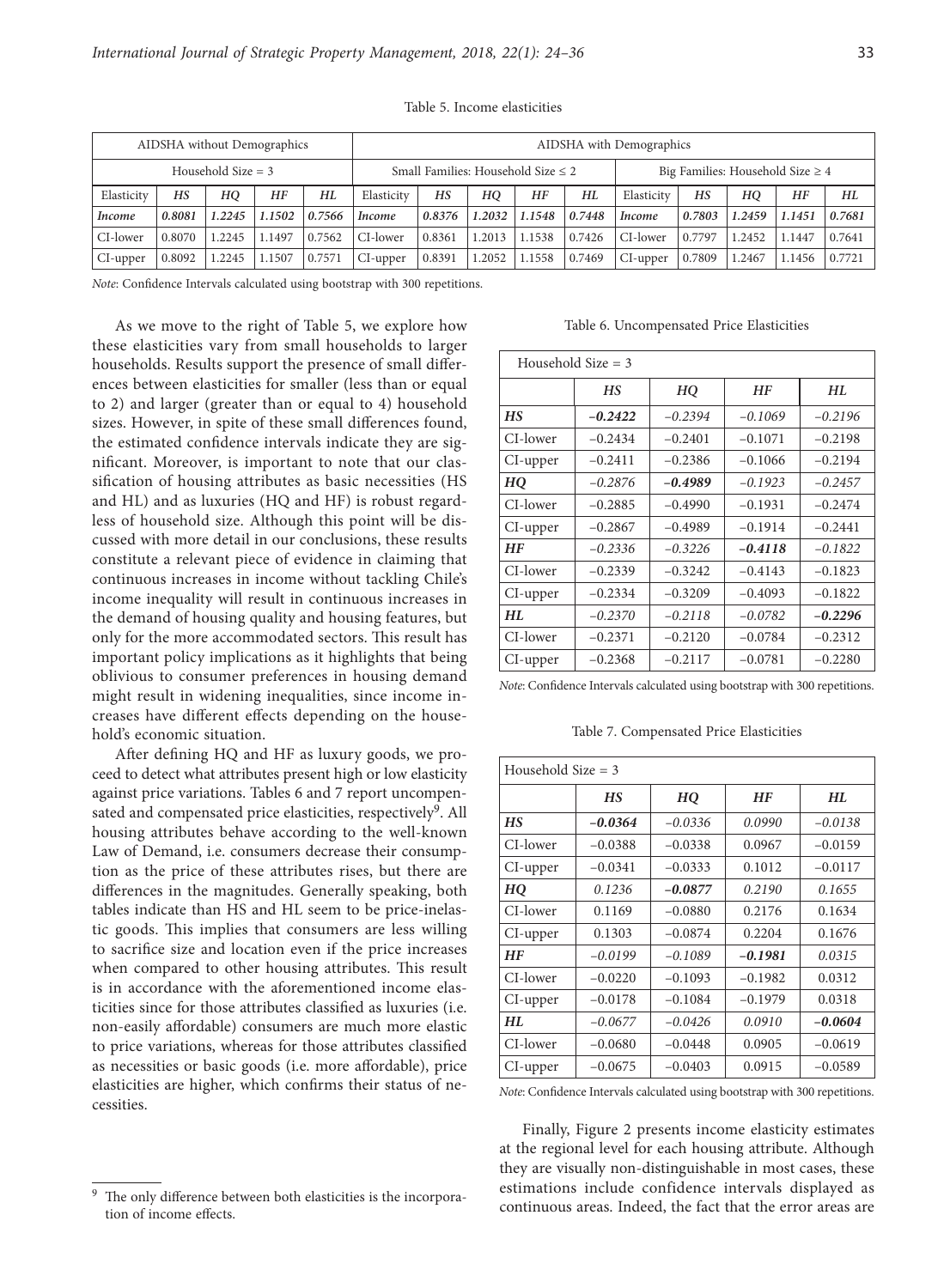

Figure 2. Regional income elasticities for housing attributes

quite close to the point estimates provides further reassurance of the existence of spatial heterogeneity in the way households react to income changes.

In the case of Housing Size, there is not enough empirical evidence to confirm our expectations regarding regional heterogeneity. The figures show how HS income elasticities differ only marginally across regions with the exception of the Antofagasta Region (II). However, a feasible explanation about this difference is related to the markedly higher housing prices in this region which is found in Paredes (2011) and Paredes and Iturra Rivera (2013). We suspect that the particularly high housing demand in the Antofagasta region is pushing prices up resulting in a significant reduction in the income elasticity for this region. Although this seems to be a stylized fact for the Antofagasta region, we accept that we do not have more evidence to explore this issue in detail and so we must leave this for future research.

Figure 2 also portrays regional income elasticities for all Chilean regions and their differences across household sizes. Consistent with the national results discussed previously, smaller households have higher income elasticities than larger households. This result is also robust across regions since the different households' estimations are monotonically higher as household size increases. In summary, the results in this section suggest the presence of stronger spatial heterogeneity for Housing Quality and Housing Location.

# **Conclusions**

Latin America and Chile have scarce scientific research regarding the economic valuation of housing attributes. In particular, we believe that we have shown enough evidence to claim that Chile and those countries following its developments in housing policy need to account for the demand of housing attributes. As argued before, this information is crucial when designing housing policy because it provides a more complete picture of the way a household values housing attributes and the effect that changes in prices and income would have on their demand. Moreover, high price spatial differentials raise concerns about how consumers react to price changes among regional markets from national housing programs.

In particular, we find that Housing Quality and Housing Features are considered luxury goods, implying that these goods are consumed in a higher proportional variation to income increments. Consequently, our results suggest that low-income families will be mainly concerned about Housing Quality and Features only if their income rises. Conversely, Housing Size and Housing Location are necessity goods (and price inelastic), implying that both characteristics are highly valuable to consumers and that they are willing to pay for them even when facing price shocks. Our empirical evidence is significant for each region of Chile.

Our results are interesting for policy makers in at least two areas. First, housing policy should be focused on those housing attributes with high price elasticity. The reason behind this suggestion lies on the fact that if everything else remains constant (including Chile's wide income inequality), income and price shocks would have a greater effect on those households with fewer options to modify their consumption (i.e. high price elasticity), a precarious situation for poorer households. In this context, Housing Size and Housing Location should be attributes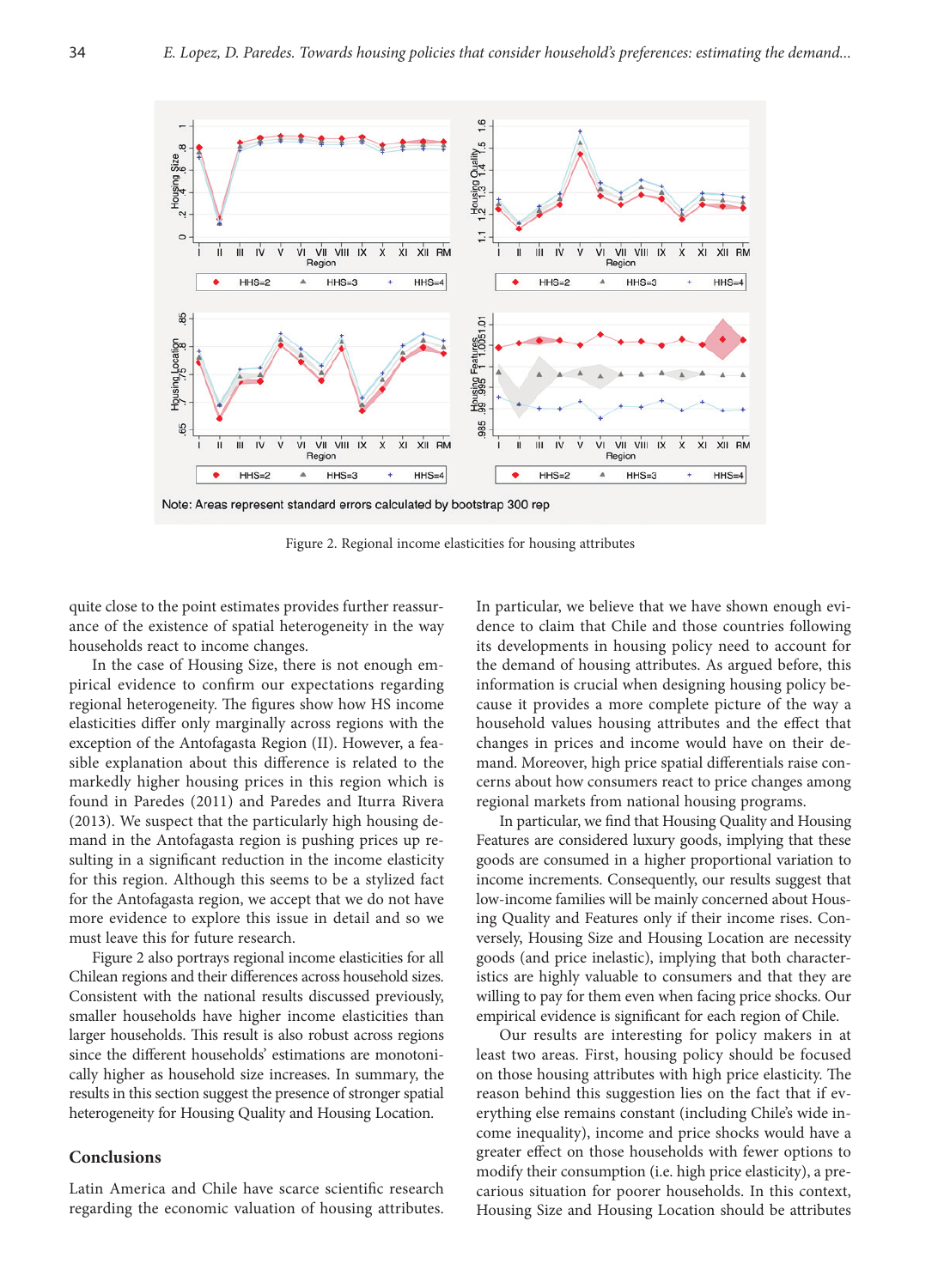with higher priority when developing housing investments financed by public projects. Regarding Housing Size, we claim that new housing projects must not be necessary focused on quantity, namely a large number of new homes with a small size, but rather new housing projects should provide larger houses even if it means offering less of them. In relation to Housing Location, new projects must be carried out in areas with high spatial connection within cities. Our results are similar to those found by Greene and Ortúzar (2002), who point that dwellers seem to value more those attributes that they lack of, and in particular households with small houses and bad location value more bigger houses and better location (p. 76).

A potentially new public policy should focus on balancing households' needs of better location and size. Even when we accept that our results are not the final word in this political scenario, we trust that our research has at least provided new insights that might initiate a new outline of public policy in which the consumer's preference are at the core of the interventions.

# **Acknowledgments**

This work was supported by the Lincoln Institute of Land Policy, No. LDP091913. Any opinions, findings and conclusions are those of the authors and do not necessarily reflect the views of the Lincoln Institute of Land Policy. The authors would like to thank to the participants of the research seminar "Land Policy and Urban Development in Latin America" as well as Leonardo Bonilla, Kathy Baylis, Edward Feser, Geoffrey Hewings and the members of the *Regional Economics Applications Laboratory* of the University of Illinois at Urbana-Champaign for their useful comments and suggestions.

# **References**

- Awan, K., Odling-Smee, J. C., & Whitehead, C. M. E. (1982). Household attributes and the demand for private rental housing. *Economica, 49*(194), 183-119. https://doi.org/10.2307/2553306
- Arimah, B. (1992). Hedonic prices and the demand for housing attributes in a third world city: the case of Ibadan, Nigeria. *Urban Studies, 29*(5), 639-651. https://doi.org/10.1080/00420989220080601
- Caldera Sánchez, A. (2012). *Building blocks for a better function-*
- *ing housing market in Chile*. OECD Economics Department Working Papers, No. 943. OECD Publishing.
- Chacon, S., & Paredes, D. (2014). *Spatial income inequality in Chile and the rol of spatial labor sorting*. Ideas.Repec.org. Retrieved from http://ideas.repec.org/p/cat/dtecon/dt201315.html
- Chamorro, C. (2013). *Politica habitacional en Chile: historia, resultados y desaf*í*os*. Documento de trabajo de La Cámara Chilena de la Construcción. Retrieved from http://www.cchc. cl/wp-content/uploads/2013/05/DT72-Pol%C3%ADtica-Habitacional.pdf
- Cheshire, P., & Sheppard, S. (1998). Estimating the demand for housing, land, and neighbourhood characteristics. *Oxford Bulletin of Economics and Statistics, 60*(3), 357-382. https://doi.org/10.1111/1468–0084.00104
- Combes, P. P., Duranton, G., & Gobillon, L. (2011). The identification of agglomeration economies. *Journal of Economic Geography, 11*(2), 253-266. https://doi.org/10.1093/jeg/lbq038
- Cropper, M. L., Deck, L. B., & McConnell, K. E. (1988). On the choice of funtional form for hedonic price functions. *Review of Economics and Statistics, 70*(4), 668-675. https://doi.org/10.2307/1935831
- Deaton, A., & Muellbauer, J. (1980). An almost ideal demand system. *American Economic Review, 70*(3), 312-326.
- Follain, J. R., & Jimenez, E. (1985). The demand for housing characteristics in developing countries. *Urban Studies, 22*(5), 421-432. https://doi.org/10.1080/00420988520080731
- Garcia, J., & Raya, J. M. (2011). Price and income elasticities of demand for housing characteristics in the city of Barcelona. *Regional Studies, 45*(5), 597-608. https://doi.org/10.1080/00343401003713381
- Gilbert, A. (2002). Power, ideology and the Washington consensus: the development and spread of Chilean housing policy. *Housing Studies, 17*(2), 305-324.

https://doi.org/10.1080/02673030220123243

- Gilbert, A. (2011). La vivienda en América Latina: revisando estrategias [Housing in Latin America: Reviced strategies]. *Revista de Ingeniería, 35*, 48-50.
- Gilbert, A. G. (2014). Free housing for the poor: an effective way to address poverty?. *Habitat International, 41*, 253-261. https://doi.org/10.1016/j.habitatint.2013.08.009
- Greene, M., & Ortúzar, J. de D. (2002). Willingness to pay for social housing attributes: a case study from Chile. *International Planning Studies, 7*(1), 55-87.

https://doi.org/10.1080/13563470220112607

- Halvorsen, R., & Pollakowski, H. O. (1981). Choice of functional form for hedonic price equations. *Journal of Urban Economics, 10*(1), 37-49. https://doi.org/10.1016/0094–1190(81)90021–8
- King, A. T. (1976). The demand for housing: a Lancastrian approach. *Southern Economic Journal, 43*(2), 1077-1087. https://doi.org/10.2307/1057332
- Lim, G. C., Follain, J. Jr., & Renaud, B. (1984). Economics of residential crowding in developing countries. *Journal of Urban Economics, 16*(2), 173-186.
- Lopez, E., & Aroca, P. (2012). Estimación de la inflación regional de los precios de la viviendaen Chile, *El Trimestre Economico* LXXIX(3), No. 315, 601-630.
- McMillan, M. L. (1979). Estimates of households' preferences for environmental quality and other housing characteristics from a system of demand equations. *Scandinavian Journal of Economics, 81*(2), 174-187. https://doi.org/10.2307/3439958
- MINVU. (2004). Capítulo 3. La Vivienda Social en el periódo de ensayos legislativo, en *Chile: Un siglo de políticas en vivienda y barrio*.
- Paredes, D. (2011). A methodology to compute regional housing price index using matching estimator methods. *Annals of Regional Science, 46*(1), 139-157.

https://doi.org/10.1007/s00168–009–0346-z

- Paredes, D., & Iturra Rivera, V. (2013). Substitution bias and the construction of a spatial cost of living index. *Papers in Regional Science, 92*(1), 103-117.
- Parsons, G. R. (1986). An almost ideal demand system for housing attributes. *Southern Economic Journal, 53*(2), 347-363. https://doi.org/10.2307/1059418
- Pasha, H. A., & Butt, M. S. (1996). Demand for housing attributes in developing countries: a study of Pakistan. *Urban Studies, 33*(7), 1141-1154. https://doi.org/10.1080/00420989650011555